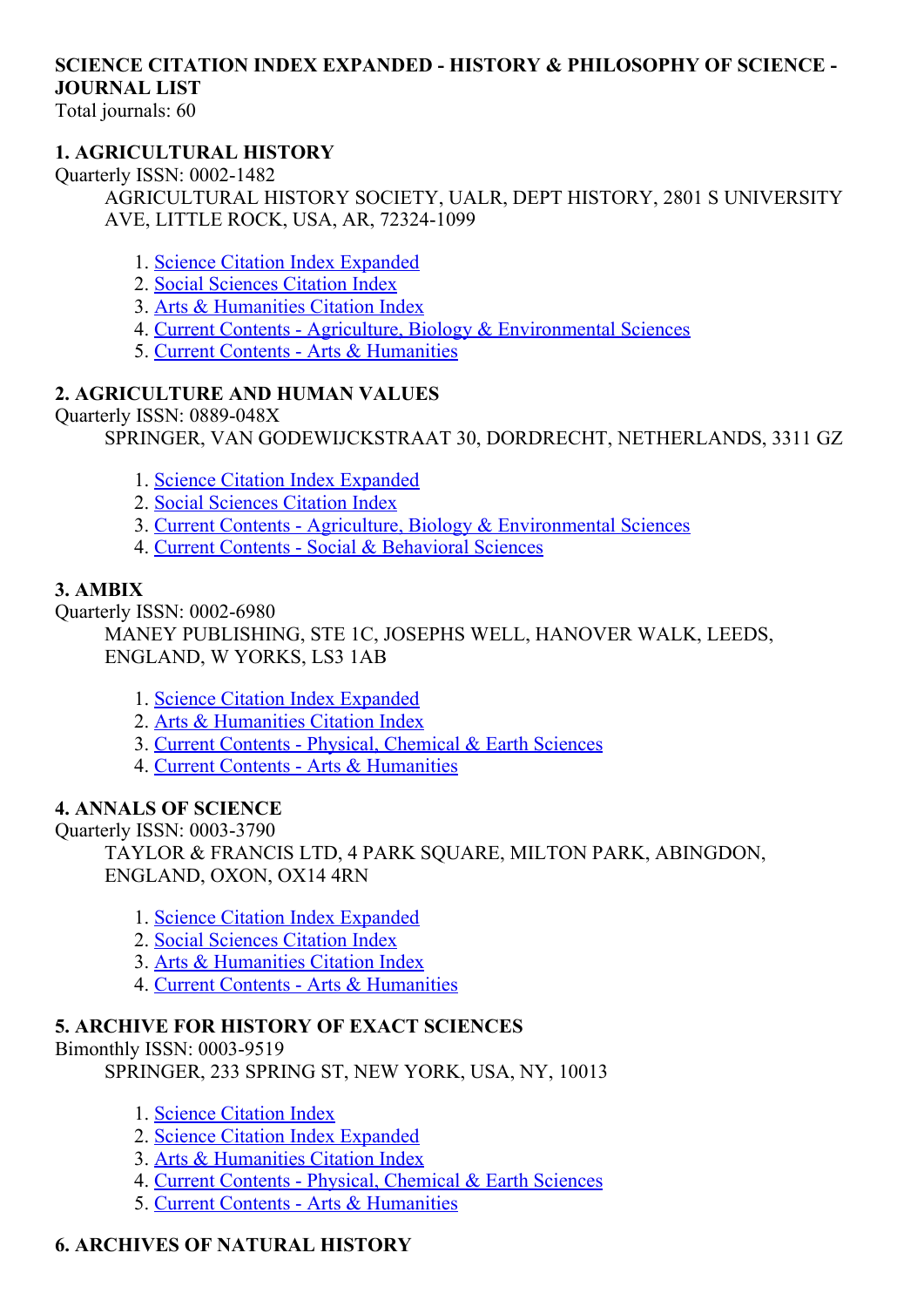Semiannual ISSN: 0260-9541

EDINBURGH UNIV PRESS, THE TUN-HOLYROOD RD, 12 2F JACKSONS ENTRY, EDINBURGH, SCOTLAND, EH8 8PJ

- 1. Science Citation Index [Expanded](http://thomsonreuters.com/science-citation-index-expanded)
- 2. Social [Sciences](http://thomsonreuters.com/social-sciences-citation-index) Citation Index
- 3. Arts & [Humanities](http://thomsonreuters.com/arts-humanities-citation-index) Citation Index
- 4. Current Contents Social & [Behavioral](http://thomsonreuters.com/current-contents-connect/) Sciences
- 5. Current Contents Arts & [Humanities](http://thomsonreuters.com/current-contents-connect)
- 6. [Zoological](http://thomsonreuters.com/zoological-record) Record

## 7. BERICHTE ZUR WISSENSCHAFTSGESCHICHTE

Quarterly ISSN: 0170-6233

WILEY-V C H VERLAG GMBH, POSTFACH 101161, WEINHEIM, GERMANY, 69451

- 1. Science Citation Index [Expanded](http://thomsonreuters.com/science-citation-index-expanded)
- 2. Social [Sciences](http://thomsonreuters.com/social-sciences-citation-index) Citation Index
- 3. Arts & [Humanities](http://thomsonreuters.com/arts-humanities-citation-index) Citation Index

## 8. BIOLOGY & PHILOSOPHY

Bimonthly ISSN: 0169-3867

SPRINGER, VAN GODEWIJCKSTRAAT 30, DORDRECHT, NETHERLANDS, 3311 GZ

- 1. Science [Citation](http://thomsonreuters.com/science-citation-index-expanded) Index
- 2. Science Citation Index [Expanded](http://thomsonreuters.com/science-citation-index-expanded)
- 3. Social [Sciences](http://thomsonreuters.com/social-sciences-citation-index) Citation Index
- 4. Arts & [Humanities](http://thomsonreuters.com/arts-humanities-citation-index) Citation Index
- 5. Current Contents Agriculture, Biology & [Environmental](http://thomsonreuters.com/current-contents-connect/) Sciences
- 6. Current Contents Arts & [Humanities](http://thomsonreuters.com/current-contents-connect)
- 7. [Zoological](http://thomsonreuters.com/zoological-record) Record
- 8. BIOSIS [Previews](http://thomsonreuters.com/biosis-previews)

## 9. BIOSEMIOTICS

Tri-annual ISSN: 1875-1342 SPRINGER, VAN GODEWIJCKSTRAAT 30, DORDRECHT, NETHERLANDS, 3311 GZ

- 1. Science Citation Index [Expanded](http://thomsonreuters.com/science-citation-index-expanded)
- 2. Social [Sciences](http://thomsonreuters.com/social-sciences-citation-index) Citation Index
- 3. Arts & [Humanities](http://thomsonreuters.com/arts-humanities-citation-index) Citation Index
- 4. Current Contents Social & [Behavioral](http://thomsonreuters.com/current-contents-connect/) Sciences
- 5. Current Contents Arts & [Humanities](http://thomsonreuters.com/current-contents-connect)

# 10. BOLLETTINO DI STORIA DELLE SCIENZE MATEMATICHE

Semiannual ISSN: 0392-4432

FABRIZIO SERRA EDITORE, PO BOX NO, 1, SUCC NO. 8, PISA, ITALY, I-56123

- 1. Science Citation Index [Expanded](http://thomsonreuters.com/science-citation-index-expanded)
- 2. Arts & [Humanities](http://thomsonreuters.com/arts-humanities-citation-index) Citation Index
- 3. Current Contents Arts & [Humanities](http://thomsonreuters.com/current-contents-connect)

# 11. BRITISH JOURNAL FOR THE PHILOSOPHY OF SCIENCE

Ouarterly ISSN: 0007-0882

OXFORD UNIV PRESS, GREAT CLARENDON ST, OXFORD, ENGLAND, OX2 6DP

1. Science [Citation](http://thomsonreuters.com/science-citation-index-expanded) Index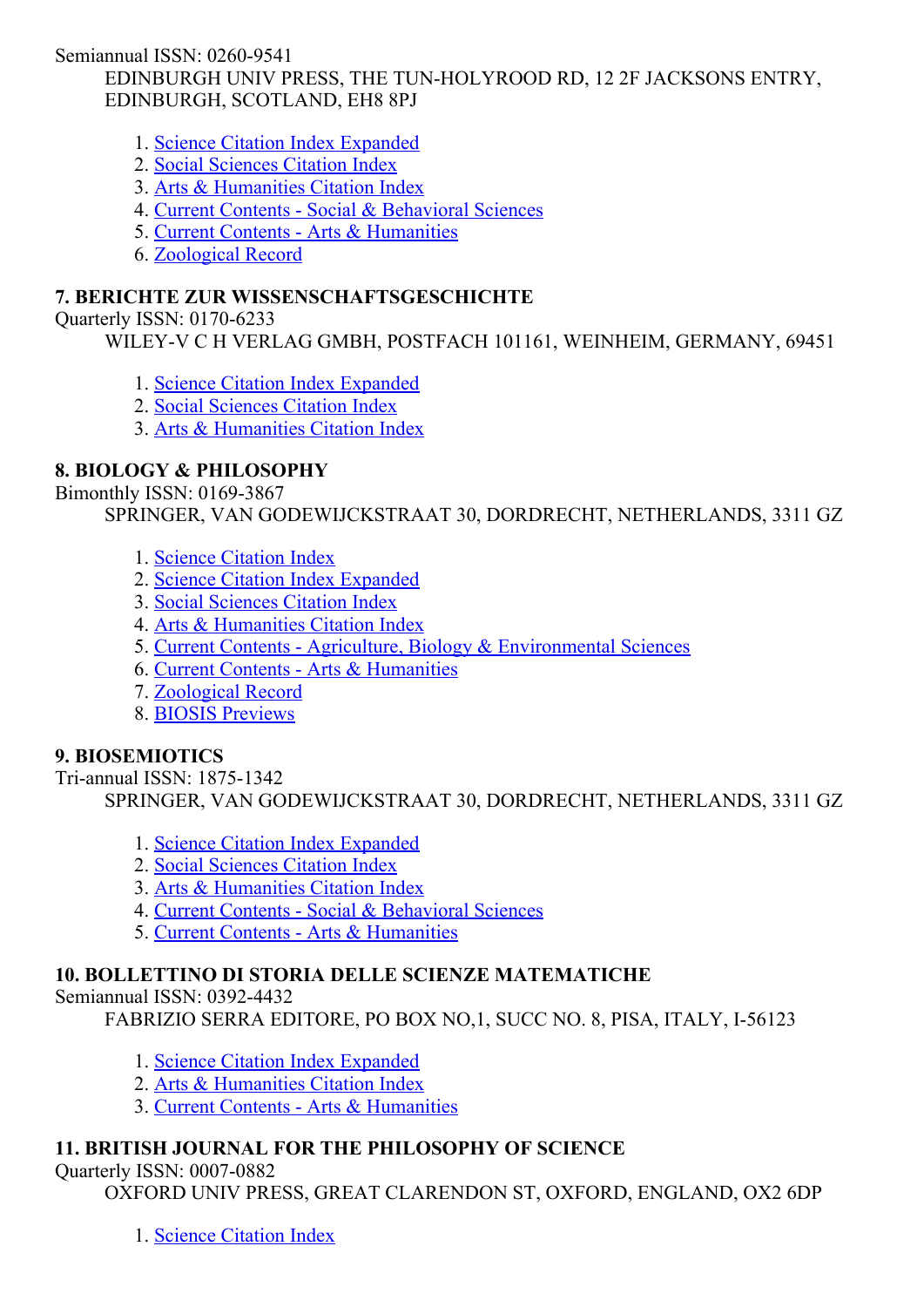- 2. Science Citation Index [Expanded](http://thomsonreuters.com/science-citation-index-expanded)
- 3. Social [Sciences](http://thomsonreuters.com/social-sciences-citation-index) Citation Index
- 4. Arts & [Humanities](http://thomsonreuters.com/arts-humanities-citation-index) Citation Index
- 5. Current [Contents](http://thomsonreuters.com/current-contents-connect) Life Sciences
- 6. Current Contents Physical, [Chemical](http://thomsonreuters.com/current-contents-connect) & Earth Sciences
- 7. Current Contents Arts & [Humanities](http://thomsonreuters.com/current-contents-connect)

## 12. BULLETIN OF THE HISTORY OF MEDICINE

Ouarterly ISSN: 0007-5140

JOHNS HOPKINS UNIV PRESS, JOURNALS PUBLISHING DIVISION, 2715 NORTH CHARLES ST, BALTIMORE, USA, MD, 21218-4363

- 1. Science [Citation](http://thomsonreuters.com/science-citation-index-expanded) Index
- 2. Science Citation Index [Expanded](http://thomsonreuters.com/science-citation-index-expanded)
- 3. Social [Sciences](http://thomsonreuters.com/social-sciences-citation-index) Citation Index
- 4. Arts & [Humanities](http://thomsonreuters.com/arts-humanities-citation-index) Citation Index
- 5. Current Contents Clinical [Medicine](http://thomsonreuters.com/current-contents-connect)
- 6. Current Contents Arts & [Humanities](http://thomsonreuters.com/current-contents-connect)
- 7. BIOSIS [Previews](http://thomsonreuters.com/biosis-previews)

### 13. CENTAURUS

Quarterly ISSN: 0008-8994 WILEY-BLACKWELL, 111 RIVER ST, HOBOKEN, USA, NJ, 07030-5774

- 1. Science Citation Index [Expanded](http://thomsonreuters.com/science-citation-index-expanded)
- 2. Social [Sciences](http://thomsonreuters.com/social-sciences-citation-index) Citation Index
- 3. Arts & [Humanities](http://thomsonreuters.com/arts-humanities-citation-index) Citation Index
- 4. Current Contents Social & [Behavioral](http://thomsonreuters.com/current-contents-connect/) Sciences
- 5. Current Contents Arts & [Humanities](http://thomsonreuters.com/current-contents-connect)

## 14. CRYPTOLOGIA

Quarterly ISSN: 0161-1194

TAYLOR & FRANCIS INC, 530 WALNUT STREET, STE 850, PHILADELPHIA, USA, PA, 19106

1. Science Citation Index [Expanded](http://thomsonreuters.com/science-citation-index-expanded)

## 15. DYNAMIS

Annual ISSN: 0211-9536

EDITORIAL UNIV GRANADA, ANTIGUO COLEGIO MAXIMO, CAMPUS CARTUJA, GRANADA, SPAIN, 18071

- 1. Science Citation Index [Expanded](http://thomsonreuters.com/science-citation-index-expanded)
- 2. Social [Sciences](http://thomsonreuters.com/social-sciences-citation-index) Citation Index
- 3. Arts & [Humanities](http://thomsonreuters.com/arts-humanities-citation-index) Citation Index

## 16. EARLY SCIENCE AND MEDICINE

Bimonthly ISSN: 1383-7427

BRILL ACADEMIC PUBLISHERS, PLANTIJNSTRAAT 2, P O BOX 9000, LEIDEN, NETHERLANDS, 2300 PA

- 1. Science Citation Index [Expanded](http://thomsonreuters.com/science-citation-index-expanded)
- 2. Arts & [Humanities](http://thomsonreuters.com/arts-humanities-citation-index) Citation Index
- 3. Current Contents Arts & [Humanities](http://thomsonreuters.com/current-contents-connect)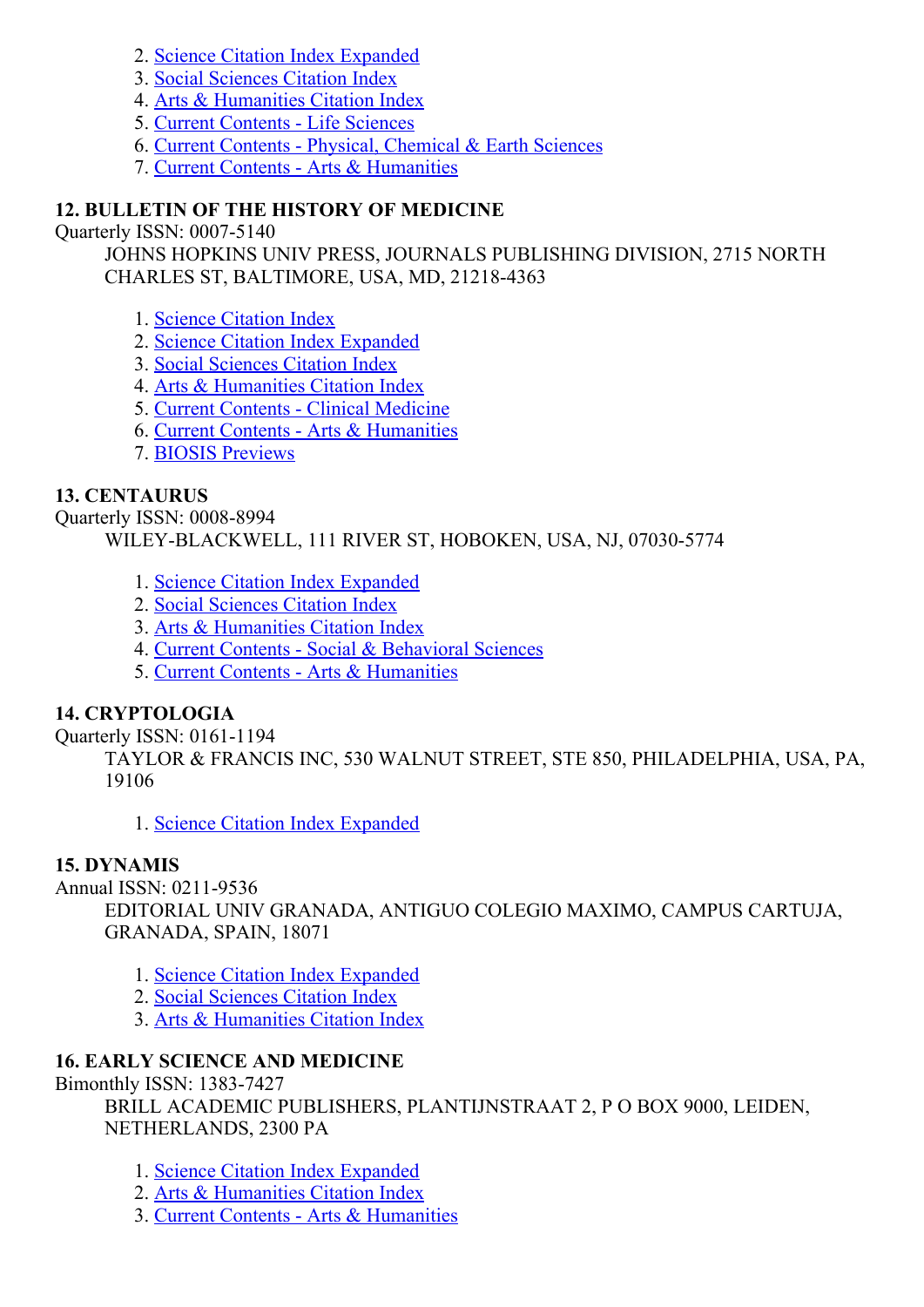## 17. EARTH SCIENCES HISTORY

Semiannual ISSN: 0736-623X

HISTORY EARTH SCIENCES SOC, C/O DAVID I. SPANAGEL, SECRETARY 101 GROVE STREET, SHREWSBURY, USA, MA, 01545

- 1. Science Citation Index [Expanded](http://thomsonreuters.com/science-citation-index-expanded)
- 2. Social [Sciences](http://thomsonreuters.com/social-sciences-citation-index) Citation Index
- 3. Current Contents Social & [Behavioral](http://thomsonreuters.com/current-contents-connect/) Sciences
- 4. Current Contents Physical, [Chemical](http://thomsonreuters.com/current-contents-connect) & Earth Sciences
- 5. [Zoological](http://thomsonreuters.com/zoological-record) Record

#### 18. ENDEAVOUR

Quarterly ISSN: 0160-9327

PERGAMON-ELSEVIER SCIENCE LTD, THE BOULEVARD, LANGFORD LANE, KIDLINGTON, OXFORD, ENGLAND, OX5 1GB

- 1. Science Citation Index [Expanded](http://thomsonreuters.com/science-citation-index-expanded)
- 2. Current Contents Physical, [Chemical](http://thomsonreuters.com/current-contents-connect) & Earth Sciences
- 3. BIOSIS [Previews](http://thomsonreuters.com/biosis-previews)

## 19. ENGINEERING STUDIES

Tri-annual ISSN: 1937-8629

ROUTLEDGE JOURNALS, TAYLOR & FRANCIS LTD, 4 PARK SQUARE, MILTON PARK, ABINGDON, ENGLAND, OXFORDSHIRE, OX14 4RN

- 1. Science Citation Index [Expanded](http://thomsonreuters.com/science-citation-index-expanded)
- 2. Social [Sciences](http://thomsonreuters.com/social-sciences-citation-index) Citation Index
- 3. Current Contents Social & [Behavioral](http://thomsonreuters.com/current-contents-connect/) Sciences
- 4. Current Contents [Engineering,](http://thomsonreuters.com/current-contents-connect) Computing & Technology

## 20. EUROPEAN JOURNAL FOR PHILOSOPHY OF SCIENCE

Tri-annual ISSN: 1879-4912

SPRINGER, VAN GODEWIJCKSTRAAT 30, DORDRECHT, NETHERLANDS, 3311 GZ

- 1. Science Citation Index [Expanded](http://thomsonreuters.com/science-citation-index-expanded)
- 2. Arts & [Humanities](http://thomsonreuters.com/arts-humanities-citation-index) Citation Index
- 3. Current Contents Physical, [Chemical](http://thomsonreuters.com/current-contents-connect) & Earth Sciences
- 4. Current Contents Arts & [Humanities](http://thomsonreuters.com/current-contents-connect)

## 21. EUROPEAN PHYSICAL JOURNAL H

#### Bimonthly ISSN: 2102-6459

SPRINGER HEIDELBERG, TIERGARTENSTRASSE 17, HEIDELBERG, GERMANY, D-69121

- 1. Science Citation Index [Expanded](http://thomsonreuters.com/science-citation-index-expanded)
- 2. Current Contents Physical, [Chemical](http://thomsonreuters.com/current-contents-connect) & Earth Sciences

## 22. FOUNDATIONS OF CHEMISTRY

Tri-annual ISSN: 1386-4238

SPRINGER, VAN GODEWIJCKSTRAAT 30, DORDRECHT, NETHERLANDS, 3311 GZ

- 1. Science Citation Index [Expanded](http://thomsonreuters.com/science-citation-index-expanded)
- 2. Arts & [Humanities](http://thomsonreuters.com/arts-humanities-citation-index) Citation Index
- 3. Current Contents Physical, [Chemical](http://thomsonreuters.com/current-contents-connect) & Earth Sciences
- 4. Current Contents Arts & [Humanities](http://thomsonreuters.com/current-contents-connect)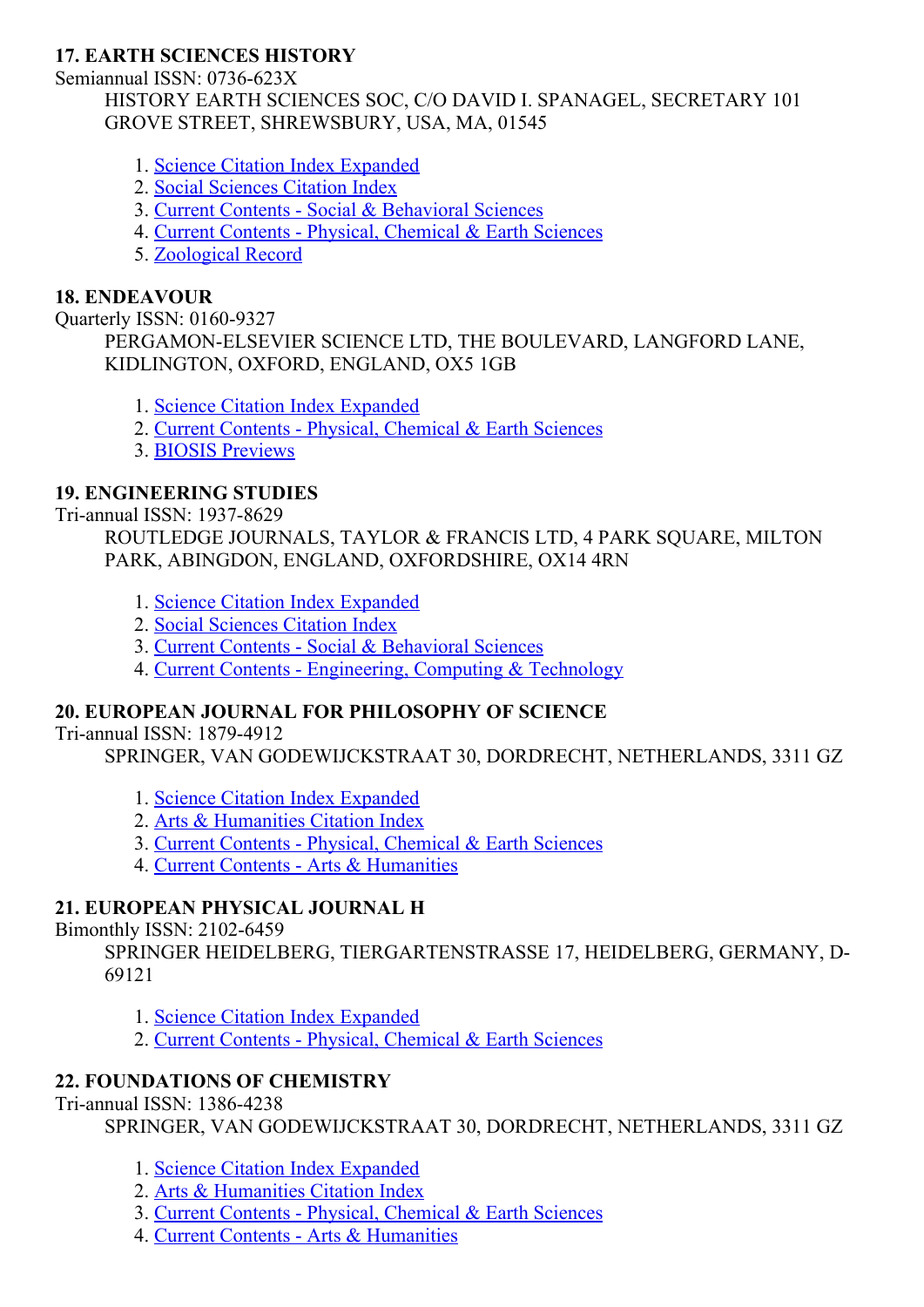### 23. FOUNDATIONS OF SCIENCE

Quarterly ISSN: 1233-1821

SPRINGER, VAN GODEWIJCKSTRAAT 30, DORDRECHT, NETHERLANDS, 3311 GZ

- 1. Science Citation Index [Expanded](http://thomsonreuters.com/science-citation-index-expanded)
- 2. Arts & [Humanities](http://thomsonreuters.com/arts-humanities-citation-index) Citation Index

### 24. HERALD OF THE RUSSIAN ACADEMY OF SCIENCES

Bimonthly ISSN: 10193316

MAIK NAUKA/INTERPERIODICA/SPRINGER, 233 SPRING ST, NEW YORK, USA, NY, 10013-1578

- 1. Science Citation Index [Expanded](http://thomsonreuters.com/science-citation-index-expanded)
- 2. Current Contents Physical, [Chemical](http://thomsonreuters.com/current-contents-connect) & Earth Sciences

## 25. HISTORIA MATHEMATICA

Quarterly ISSN: 0315-0860

ACADEMIC PRESS INC ELSEVIER SCIENCE, 525 B ST, STE 1900, SAN DIEGO, USA, CA, 92101-4495

- 1. Science Citation Index [Expanded](http://thomsonreuters.com/science-citation-index-expanded)
- 2. Social [Sciences](http://thomsonreuters.com/social-sciences-citation-index) Citation Index
- 3. Arts & [Humanities](http://thomsonreuters.com/arts-humanities-citation-index) Citation Index
- 4. Current Contents Arts & [Humanities](http://thomsonreuters.com/current-contents-connect)

## 26. HISTORICAL RECORDS OF AUSTRALIAN SCIENCE

Semiannual ISSN: 0727-3061

CSIRO PUBLISHING, UNIPARK, BLDG 1, LEVEL 1, 195 WELLINGTON RD, LOCKED BAG 10, CLAYTON, AUSTRALIA, VIC, 3168

- 1. Science Citation Index [Expanded](http://thomsonreuters.com/science-citation-index-expanded)
- 2. Arts & [Humanities](http://thomsonreuters.com/arts-humanities-citation-index) Citation Index
- 3. Current Contents Arts & [Humanities](http://thomsonreuters.com/current-contents-connect)

## 27. HISTORICAL STUDIES IN THE NATURAL SCIENCES

Bimonthly ISSN: 1939-1811

UNIV CALIFORNIA PRESS, 155 GRAND AVE, SUITE 400, OAKLAND, USA, CA, 94612 3758

- 1. Science Citation Index [Expanded](http://thomsonreuters.com/science-citation-index-expanded)
- 2. Social [Sciences](http://thomsonreuters.com/social-sciences-citation-index) Citation Index
- 3. Arts & [Humanities](http://thomsonreuters.com/arts-humanities-citation-index) Citation Index
- 4. Current Contents Physical, [Chemical](http://thomsonreuters.com/current-contents-connect) & Earth Sciences
- 5. Current Contents Arts & [Humanities](http://thomsonreuters.com/current-contents-connect)

## 28. HISTORY AND PHILOSOPHY OF LOGIC

Quarterly ISSN: 01445340

TAYLOR & FRANCIS LTD, 4 PARK SQUARE, MILTON PARK, ABINGDON, ENGLAND, OXON, OX14 4RN

- 1. Science Citation Index [Expanded](http://thomsonreuters.com/science-citation-index-expanded)
- 2. Arts & [Humanities](http://thomsonreuters.com/arts-humanities-citation-index) Citation Index
- 3. Current Contents Arts & [Humanities](http://thomsonreuters.com/current-contents-connect)

## 29. HISTORY AND PHILOSOPHY OF THE LIFE SCIENCES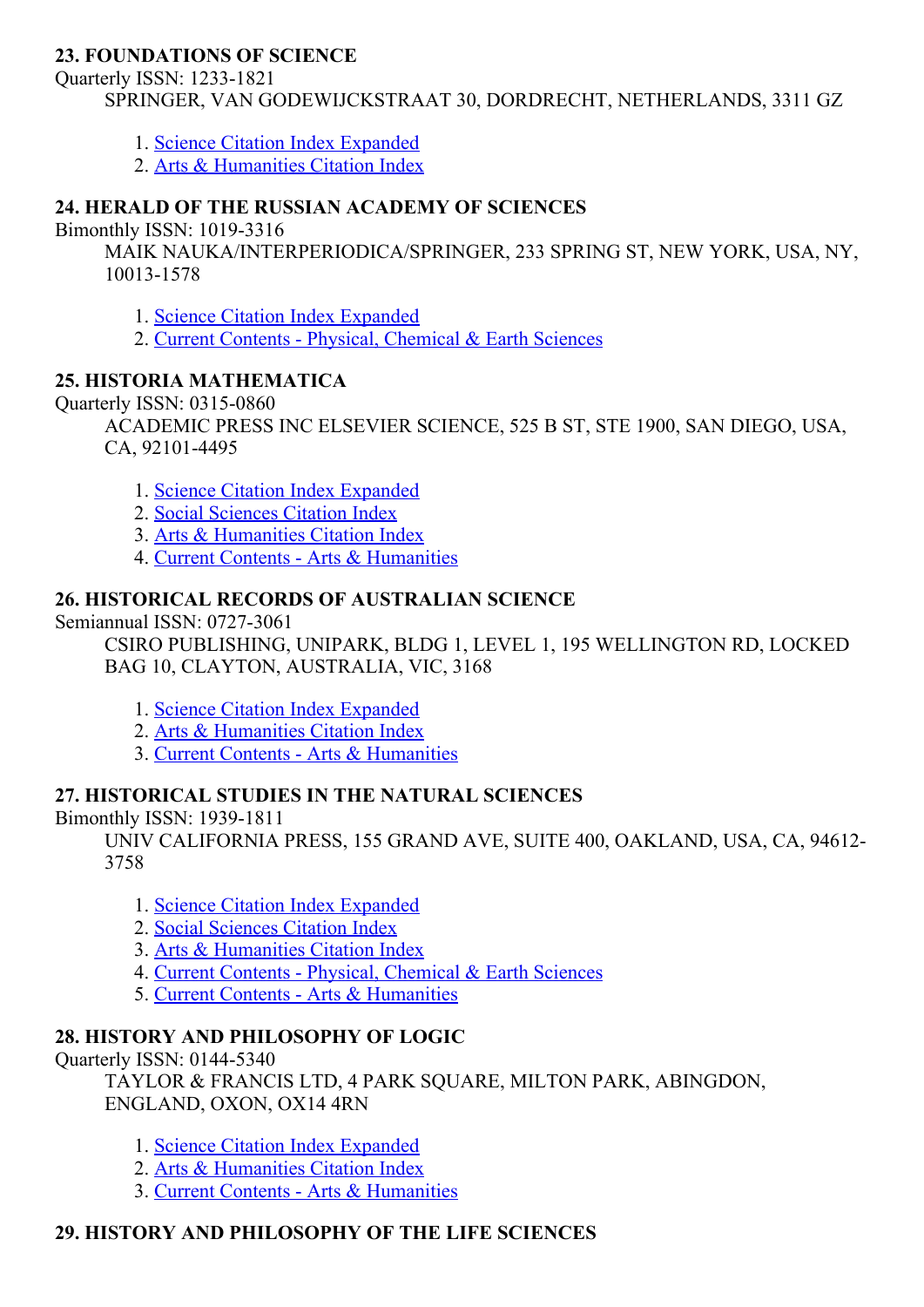Quarterly ISSN: 0391-9714

## SPRINGER, 233 SPRING ST, NEW YORK, USA, NY, 10013

- 1. Science Citation Index [Expanded](http://thomsonreuters.com/science-citation-index-expanded)
- 2. Social [Sciences](http://thomsonreuters.com/social-sciences-citation-index) Citation Index
- 3. Arts & [Humanities](http://thomsonreuters.com/arts-humanities-citation-index) Citation Index
- 4. Current Contents Arts & [Humanities](http://thomsonreuters.com/current-contents-connect)
- 5. [Zoological](http://thomsonreuters.com/zoological-record) Record

## 30. HISTORY OF GEO AND SPACE SCIENCES

#### Semiannual ISSN: 2190-5010

COPERNICUS GESELLSCHAFT MBH, BAHNHOFSALLEE 1E, GOTTINGEN, GERMANY, 37081

- 1. Science Citation Index [Expanded](http://thomsonreuters.com/science-citation-index-expanded)
- 2. Social [Sciences](http://thomsonreuters.com/social-sciences-citation-index) Citation Index
- 3. Current Contents Social & [Behavioral](http://thomsonreuters.com/current-contents-connect/) Sciences
- 4. Current Contents Physical, [Chemical](http://thomsonreuters.com/current-contents-connect) & Earth Sciences

### 31. HISTORY OF SCIENCE

#### Quarterly ISSN: 0073-2753

SAGE PUBLICATIONS LTD, 1 OLIVERS YARD, 55 CITY ROAD, LONDON, ENGLAND, EC1Y 1SP

- 1. Science [Citation](http://thomsonreuters.com/science-citation-index-expanded) Index
- 2. Science Citation Index [Expanded](http://thomsonreuters.com/science-citation-index-expanded)
- 3. Social [Sciences](http://thomsonreuters.com/social-sciences-citation-index) Citation Index
- 4. Arts & [Humanities](http://thomsonreuters.com/arts-humanities-citation-index) Citation Index
- 5. Current Contents Arts & [Humanities](http://thomsonreuters.com/current-contents-connect)

## 32. HISTORY OF THE HUMAN SCIENCES

#### Bimonthly ISSN: 0952-6951

SAGE PUBLICATIONS LTD, 1 OLIVERS YARD, 55 CITY ROAD, LONDON, ENGLAND, EC1Y 1SP

- 1. Science [Citation](http://thomsonreuters.com/science-citation-index-expanded) Index
- 2. Science Citation Index [Expanded](http://thomsonreuters.com/science-citation-index-expanded)
- 3. Social [Sciences](http://thomsonreuters.com/social-sciences-citation-index) Citation Index
- 4. Arts & [Humanities](http://thomsonreuters.com/arts-humanities-citation-index) Citation Index
- 5. Current Contents Arts & [Humanities](http://thomsonreuters.com/current-contents-connect)

## 33. HYLE

Annual ISSN: 1433-5158

HYLE PUBL, MORGENSTR 2, KARLSRUHE, GERMANY, D-76137

- 1. Science Citation Index [Expanded](http://thomsonreuters.com/science-citation-index-expanded)
- 2. Social [Sciences](http://thomsonreuters.com/social-sciences-citation-index) Citation Index
- 3. Arts & [Humanities](http://thomsonreuters.com/arts-humanities-citation-index) Citation Index
- 4. Current Contents Physical, [Chemical](http://thomsonreuters.com/current-contents-connect) & Earth Sciences
- 5. Current Contents Arts & [Humanities](http://thomsonreuters.com/current-contents-connect)

## 34. IEEE ANNALS OF THE HISTORY OF COMPUTING

#### Quarterly ISSN: 1058-6180

IEEE COMPUTER SOC, 10662 LOS VAQUEROS CIRCLE, PO BOX 3014, LOS ALAMITOS, USA, CA, 90720-1314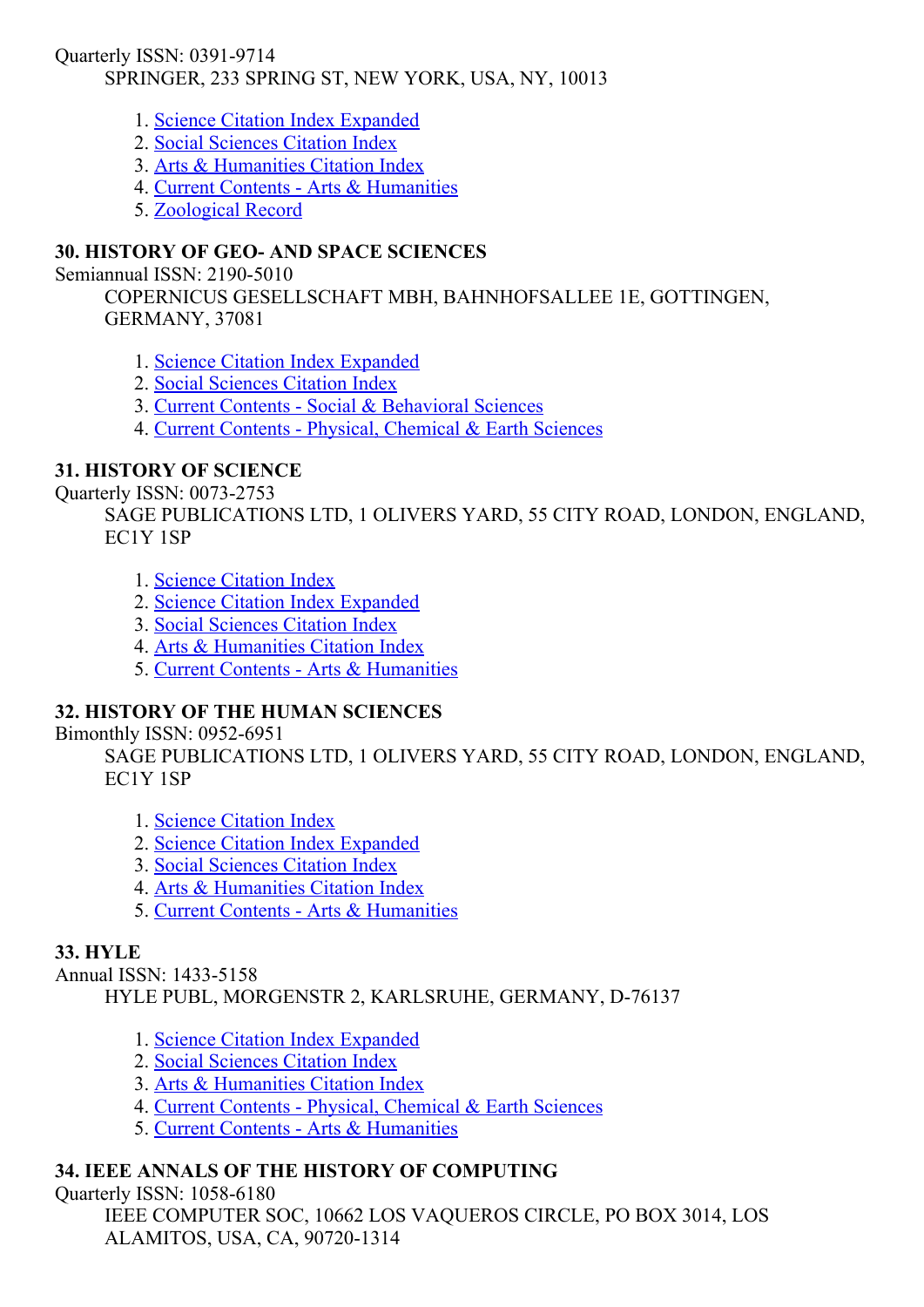- 1. Science Citation Index [Expanded](http://thomsonreuters.com/science-citation-index-expanded)
- 2. Arts & [Humanities](http://thomsonreuters.com/arts-humanities-citation-index) Citation Index
- 3. Current Contents [Engineering,](http://thomsonreuters.com/current-contents-connect) Computing & Technology
- 4. Current Contents Arts & [Humanities](http://thomsonreuters.com/current-contents-connect)

## 35. ISIS

Quarterly ISSN: 0021-1753

UNIV CHICAGO PRESS, 1427 E 60TH ST, CHICAGO, USA, IL, 60637-2954

- 1. Science [Citation](http://thomsonreuters.com/science-citation-index-expanded) Index
- 2. Science Citation Index [Expanded](http://thomsonreuters.com/science-citation-index-expanded)
- 3. Social [Sciences](http://thomsonreuters.com/social-sciences-citation-index) Citation Index
- 4. Arts & [Humanities](http://thomsonreuters.com/arts-humanities-citation-index) Citation Index
- 5. Current Contents Arts & [Humanities](http://thomsonreuters.com/current-contents-connect)

## 36. JOURNAL FOR THE HISTORY OF ASTRONOMY

Ouarterly ISSN: 0021-8286

SAGE PUBLICATIONS LTD, 1 OLIVERS YARD, 55 CITY ROAD, LONDON, ENGLAND, EC1Y 1SP

- 1. Science Citation Index [Expanded](http://thomsonreuters.com/science-citation-index-expanded)
- 2. Arts & [Humanities](http://thomsonreuters.com/arts-humanities-citation-index) Citation Index
- 3. Current Contents Arts & [Humanities](http://thomsonreuters.com/current-contents-connect)

## 37. JOURNAL OF AGRICULTURAL & ENVIRONMENTAL ETHICS

### Bimonthly ISSN: 1187-7863

SPRINGER, VAN GODEWIJCKSTRAAT 30, DORDRECHT, NETHERLANDS, 3311 GZ

- 1. Science Citation Index [Expanded](http://thomsonreuters.com/science-citation-index-expanded)
- 2. Social [Sciences](http://thomsonreuters.com/social-sciences-citation-index) Citation Index
- 3. Arts & [Humanities](http://thomsonreuters.com/arts-humanities-citation-index) Citation Index
- 4. Current Contents Agriculture, Biology & [Environmental](http://thomsonreuters.com/current-contents-connect/) Sciences
- 5. BIOSIS [Previews](http://thomsonreuters.com/biosis-previews)

## 38. JOURNAL OF THE HISTORY OF BIOLOGY

## Quarterly ISSN: 0022-5010

SPRINGER, VAN GODEWIJCKSTRAAT 30, DORDRECHT, NETHERLANDS, 3311 GZ

- 1. Science [Citation](http://thomsonreuters.com/science-citation-index-expanded) Index
- 2. Science Citation Index [Expanded](http://thomsonreuters.com/science-citation-index-expanded)
- 3. Social [Sciences](http://thomsonreuters.com/social-sciences-citation-index) Citation Index
- 4. Arts & [Humanities](http://thomsonreuters.com/arts-humanities-citation-index) Citation Index
- 5. Current Contents Agriculture, Biology & [Environmental](http://thomsonreuters.com/current-contents-connect/) Sciences
- 6. Current Contents Arts & [Humanities](http://thomsonreuters.com/current-contents-connect)
- 7. [Zoological](http://thomsonreuters.com/zoological-record) Record
- 8. BIOSIS [Previews](http://thomsonreuters.com/biosis-previews)

## 39. JOURNAL OF THE HISTORY OF MEDICINE AND ALLIED SCIENCES

## Quarterly ISSN: 0022-5045

OXFORD UNIV PRESS INC, JOURNALS DEPT, 2001 EVANS RD, CARY, USA, NC, 27513

- 1. Science Citation Index [Expanded](http://thomsonreuters.com/science-citation-index-expanded)
- 2. Social [Sciences](http://thomsonreuters.com/social-sciences-citation-index) Citation Index
- 3. Arts & [Humanities](http://thomsonreuters.com/arts-humanities-citation-index) Citation Index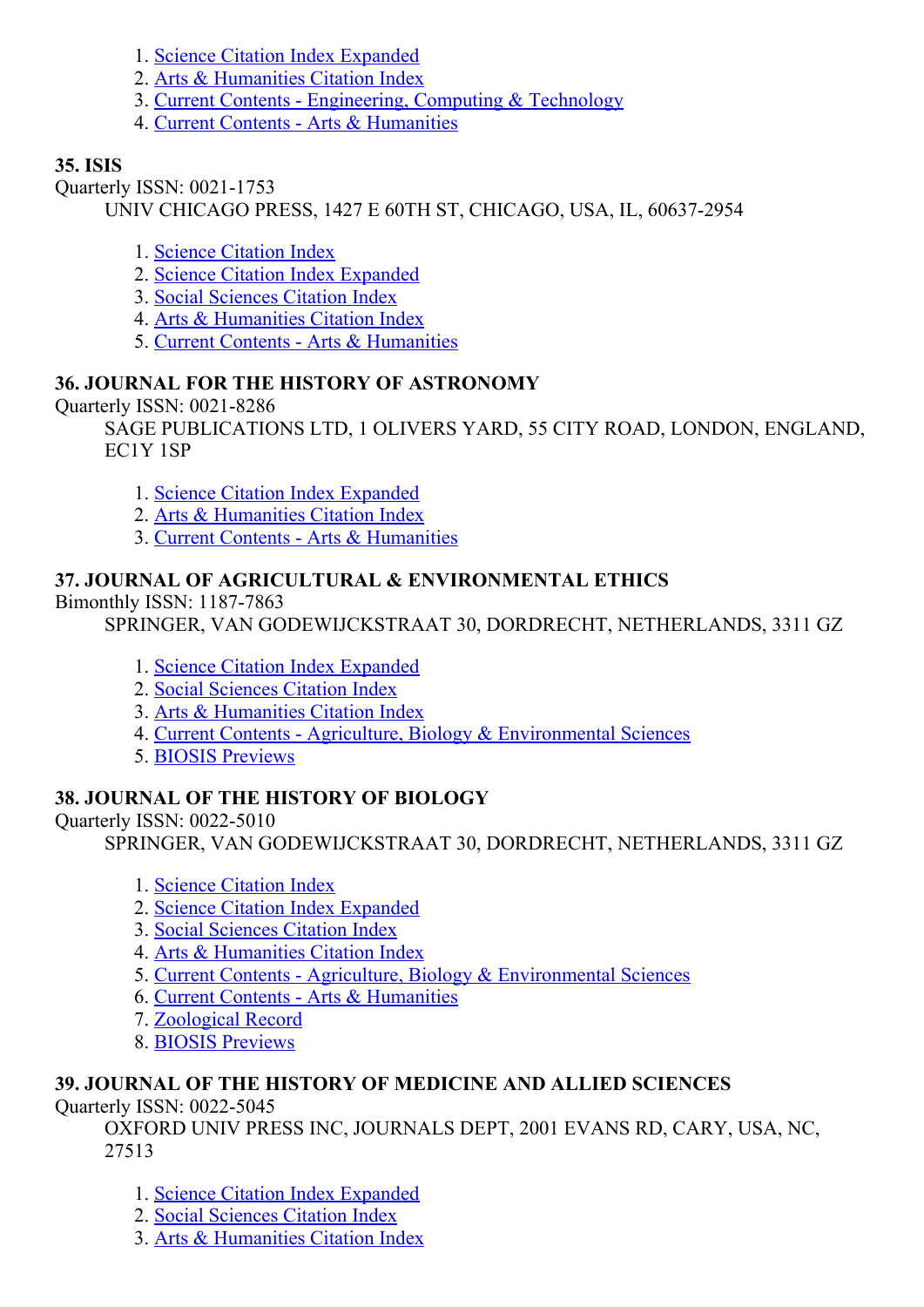4. Current Contents - Clinical [Medicine](http://thomsonreuters.com/current-contents-connect)

## 40. JOURNAL OF THE HISTORY OF THE NEUROSCIENCES

Quarterly ISSN: 0964-704X

TAYLOR & FRANCIS INC, 530 WALNUT STREET, STE 850, PHILADELPHIA, USA, PA, 19106

1. Science Citation Index [Expanded](http://thomsonreuters.com/science-citation-index-expanded)

#### 41. MEDICAL HISTORY

Ouarterly ISSN: 0025-7273

CAMBRIDGE UNIV PRESS, EDINBURGH BLDG, SHAFTESBURY RD, CAMBRIDGE, ENGLAND, CB2 8RU

- 1. Science Citation Index [Expanded](http://thomsonreuters.com/science-citation-index-expanded)
- 2. Social [Sciences](http://thomsonreuters.com/social-sciences-citation-index) Citation Index
- 3. Arts & [Humanities](http://thomsonreuters.com/arts-humanities-citation-index) Citation Index
- 4. Current Contents Clinical [Medicine](http://thomsonreuters.com/current-contents-connect)
- 5. Current Contents Arts & [Humanities](http://thomsonreuters.com/current-contents-connect)

### 42. NANOETHICS

Tri-annual ISSN: 1871-4757 SPRINGER, VAN GODEWIJCKSTRAAT 30, DORDRECHT, NETHERLANDS, 3311 GZ

- 1. Science Citation Index [Expanded](http://thomsonreuters.com/science-citation-index-expanded)
- 2. Social [Sciences](http://thomsonreuters.com/social-sciences-citation-index) Citation Index
- 3. Current Contents Social & [Behavioral](http://thomsonreuters.com/current-contents-connect/) Sciences

#### 43. NEXUS NETWORK JOURNAL

Tri-annual ISSN: 1590-5896

KIM WILLIAMS BOOKS, CORSO REGINA MARGHERITA, 72, TORINO, ITALY, 10153

- 1. Science Citation Index [Expanded](http://thomsonreuters.com/science-citation-index-expanded)
- 2. Arts & [Humanities](http://thomsonreuters.com/arts-humanities-citation-index) Citation Index
- 3. Current Contents Arts & [Humanities](http://thomsonreuters.com/current-contents-connect)

### 44. NOTES AND RECORDS-THE ROYAL SOCIETY JOURNAL OF THE HISTORY OF **SCIENCE**

Quarterly ISSN: 0035-9149

ROYAL SOC, 69 CARLTON HOUSE TERRACE, LONDON, ENGLAND, SW1Y 5AG

- 1. Science Citation Index [Expanded](http://thomsonreuters.com/science-citation-index-expanded)
- 2. Arts & [Humanities](http://thomsonreuters.com/arts-humanities-citation-index) Citation Index
- 3. Current Contents Arts & [Humanities](http://thomsonreuters.com/current-contents-connect)

## 45. NUNCIUS-JOURNAL OF THE HISTORY OF SCIENCE

Semiannual ISSN: 0394-7394

BRILL ACADEMIC PUBLISHERS, PLANTIJNSTRAAT 2, P O BOX 9000, LEIDEN, NETHERLANDS, 2300 PA

- 1. Science Citation Index [Expanded](http://thomsonreuters.com/science-citation-index-expanded)
- 2. Social [Sciences](http://thomsonreuters.com/social-sciences-citation-index) Citation Index
- 3. Arts & [Humanities](http://thomsonreuters.com/arts-humanities-citation-index) Citation Index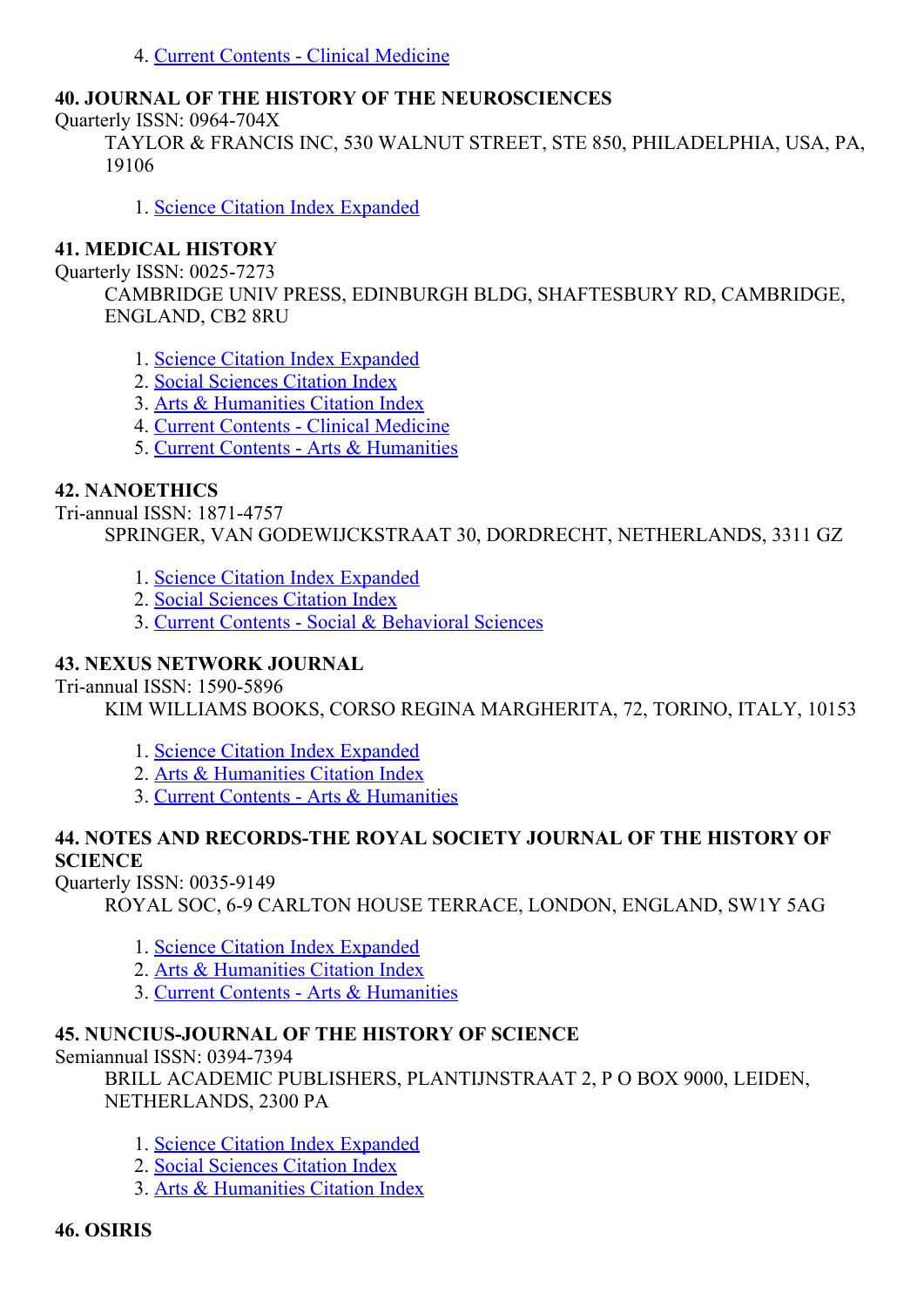Annual ISSN: 0369-7827

UNIV CHICAGO PRESS, 1427 E 60TH ST, CHICAGO, USA, IL, 60637-2954

- 1. Science [Citation](http://thomsonreuters.com/science-citation-index-expanded) Index
- 2. Science Citation Index [Expanded](http://thomsonreuters.com/science-citation-index-expanded)
- 3. Social [Sciences](http://thomsonreuters.com/social-sciences-citation-index) Citation Index
- 4. Arts & [Humanities](http://thomsonreuters.com/arts-humanities-citation-index) Citation Index
- 5. Current Contents Arts & [Humanities](http://thomsonreuters.com/current-contents-connect)

# 47. PERSPECTIVES IN BIOLOGY AND MEDICINE

## Ouarterly ISSN: 0031-5982

JOHNS HOPKINS UNIV PRESS, JOURNALS PUBLISHING DIVISION, 2715 NORTH CHARLES ST, BALTIMORE, USA, MD, 21218-4363

- 1. Science [Citation](http://thomsonreuters.com/science-citation-index-expanded) Index
- 2. Science Citation Index [Expanded](http://thomsonreuters.com/science-citation-index-expanded)
- 3. Current Contents Agriculture, Biology & [Environmental](http://thomsonreuters.com/current-contents-connect/) Sciences
- 4. Current [Contents](http://thomsonreuters.com/current-contents-connect) Life Sciences
- 5. BIOSIS [Previews](http://thomsonreuters.com/biosis-previews)

# 48. PHILOSOPHY ETHICS AND HUMANITIES IN MEDICINE

Irregular ISSN: 17475341

BIOMED CENTRAL LTD, 236 GRAYS INN RD, FLOOR 6, LONDON, ENGLAND, WC1X 8HL

- 1. Science Citation Index [Expanded](http://thomsonreuters.com/science-citation-index-expanded)
- 2. Social [Sciences](http://thomsonreuters.com/social-sciences-citation-index) Citation Index
- 3. Arts & [Humanities](http://thomsonreuters.com/arts-humanities-citation-index) Citation Index
- 4. Current Contents Social & [Behavioral](http://thomsonreuters.com/current-contents-connect/) Sciences
- 5. Current Contents Arts & [Humanities](http://thomsonreuters.com/current-contents-connect)

## 49. PHILOSOPHY OF SCIENCE

Bimonthly ISSN: 0031-8248

UNIV CHICAGO PRESS, 1427 E 60TH ST, CHICAGO, USA, IL, 60637-2954

- 1. Science [Citation](http://thomsonreuters.com/science-citation-index-expanded) Index
- 2. Science Citation Index [Expanded](http://thomsonreuters.com/science-citation-index-expanded)
- 3. Social [Sciences](http://thomsonreuters.com/social-sciences-citation-index) Citation Index
- 4. Arts & [Humanities](http://thomsonreuters.com/arts-humanities-citation-index) Citation Index
- 5. Current Contents Arts & [Humanities](http://thomsonreuters.com/current-contents-connect)
- 6. BIOSIS [Previews](http://thomsonreuters.com/biosis-previews)

# 50. PHYSICS IN PERSPECTIVE

Ouarterly ISSN: 1422-6944

SPRINGER BASEL AG, PICASSOPLATZ 4, BASEL, SWITZERLAND, 4052

- 1. Science Citation Index [Expanded](http://thomsonreuters.com/science-citation-index-expanded)
- 2. Social [Sciences](http://thomsonreuters.com/social-sciences-citation-index) Citation Index
- 3. Current Contents Social & [Behavioral](http://thomsonreuters.com/current-contents-connect/) Sciences
- 4. Current Contents Physical, [Chemical](http://thomsonreuters.com/current-contents-connect) & Earth Sciences

# 51. REVUE D HISTOIRE DES MATHEMATIQUES

## Semiannual ISSN: 1262-022X

SOC MATHEMATIQUE FRANCE, IPH 11 RUE PIERRE MARIE CURIE, PARIS, FRANCE, F 75231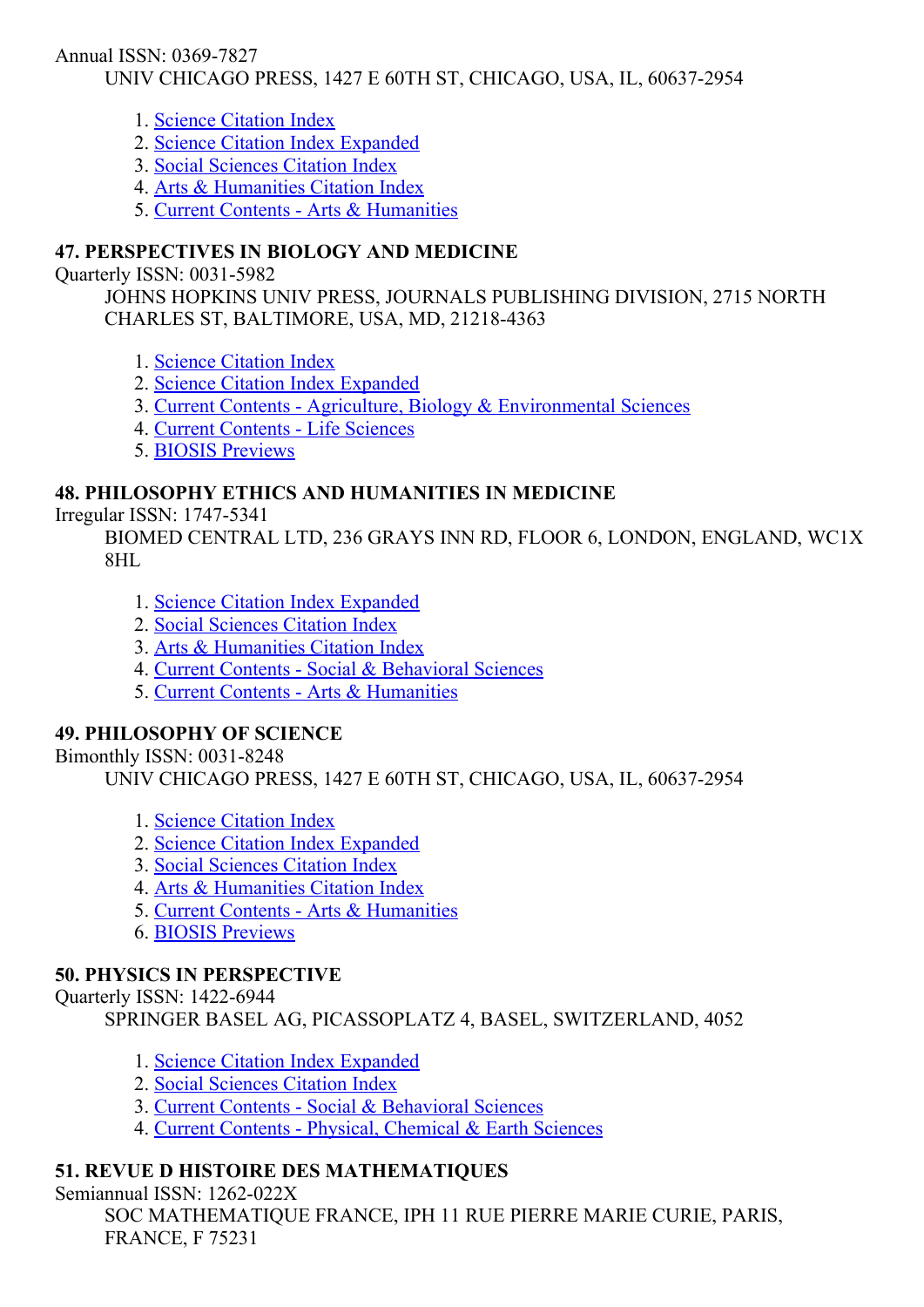- 1. Science Citation Index [Expanded](http://thomsonreuters.com/science-citation-index-expanded)
- 2. Arts & [Humanities](http://thomsonreuters.com/arts-humanities-citation-index) Citation Index
- 3. Current Contents Arts & [Humanities](http://thomsonreuters.com/current-contents-connect)

## 52. SCIENCE & EDUCATION

### Monthly ISSN: 0926-7220

SPRINGER, VAN GODEWIJCKSTRAAT 30, DORDRECHT, NETHERLANDS, 3311 GZ

- 1. Science Citation Index [Expanded](http://thomsonreuters.com/science-citation-index-expanded)
- 2. Social [Sciences](http://thomsonreuters.com/social-sciences-citation-index) Citation Index
- 3. Arts & [Humanities](http://thomsonreuters.com/arts-humanities-citation-index) Citation Index
- 4. Current Contents Social & [Behavioral](http://thomsonreuters.com/current-contents-connect/) Sciences

## 53. SCIENCE AND ENGINEERING ETHICS

## Ouarterly ISSN: 1353-3452

SPRINGER, VAN GODEWIJCKSTRAAT 30, DORDRECHT, NETHERLANDS, 3311 GZ

- 1. Science [Citation](http://thomsonreuters.com/science-citation-index-expanded) Index
- 2. Science Citation Index [Expanded](http://thomsonreuters.com/science-citation-index-expanded)
- 3. Social [Sciences](http://thomsonreuters.com/social-sciences-citation-index) Citation Index
- 4. Current Contents Agriculture, Biology & [Environmental](http://thomsonreuters.com/current-contents-connect/) Sciences
- 5. Current Contents Social & [Behavioral](http://thomsonreuters.com/current-contents-connect/) Sciences
- 6. Current Contents Physical, [Chemical](http://thomsonreuters.com/current-contents-connect) & Earth Sciences
- 7. Current Contents [Engineering,](http://thomsonreuters.com/current-contents-connect) Computing & Technology

## 54. SCIENCE IN CONTEXT

Quarterly ISSN: 0269-8897

CAMBRIDGE UNIV PRESS, 32 AVENUE OF THE AMERICAS, NEW YORK, USA, NY, 100132473

- 1. Science Citation Index [Expanded](http://thomsonreuters.com/science-citation-index-expanded)
- 2. Social [Sciences](http://thomsonreuters.com/social-sciences-citation-index) Citation Index
- 3. Arts & [Humanities](http://thomsonreuters.com/arts-humanities-citation-index) Citation Index
- 4. Current Contents Social & [Behavioral](http://thomsonreuters.com/current-contents-connect/) Sciences
- 5. Current Contents Arts & [Humanities](http://thomsonreuters.com/current-contents-connect)

# 55. SOCIAL HISTORY OF MEDICINE

## Tri-annual ISSN:  $0951-631X$

OXFORD UNIV PRESS, GREAT CLARENDON ST, OXFORD, ENGLAND, OX2 6DP

- 1. Science [Citation](http://thomsonreuters.com/science-citation-index-expanded) Index
- 2. Science Citation Index [Expanded](http://thomsonreuters.com/science-citation-index-expanded)
- 3. Social [Sciences](http://thomsonreuters.com/social-sciences-citation-index) Citation Index
- 4. Arts & [Humanities](http://thomsonreuters.com/arts-humanities-citation-index) Citation Index
- 5. Current Contents Arts & [Humanities](http://thomsonreuters.com/current-contents-connect)

# 56. SOCIAL STUDIES OF SCIENCE

Bimonthly ISSN: 0306-3127

SAGE PUBLICATIONS LTD, 1 OLIVERS YARD, 55 CITY ROAD, LONDON, ENGLAND, EC1Y 1SP

- 1. Science [Citation](http://thomsonreuters.com/science-citation-index-expanded) Index
- 2. Science Citation Index [Expanded](http://thomsonreuters.com/science-citation-index-expanded)
- 3. Social [Sciences](http://thomsonreuters.com/social-sciences-citation-index) Citation Index
- 4. Arts & [Humanities](http://thomsonreuters.com/arts-humanities-citation-index) Citation Index